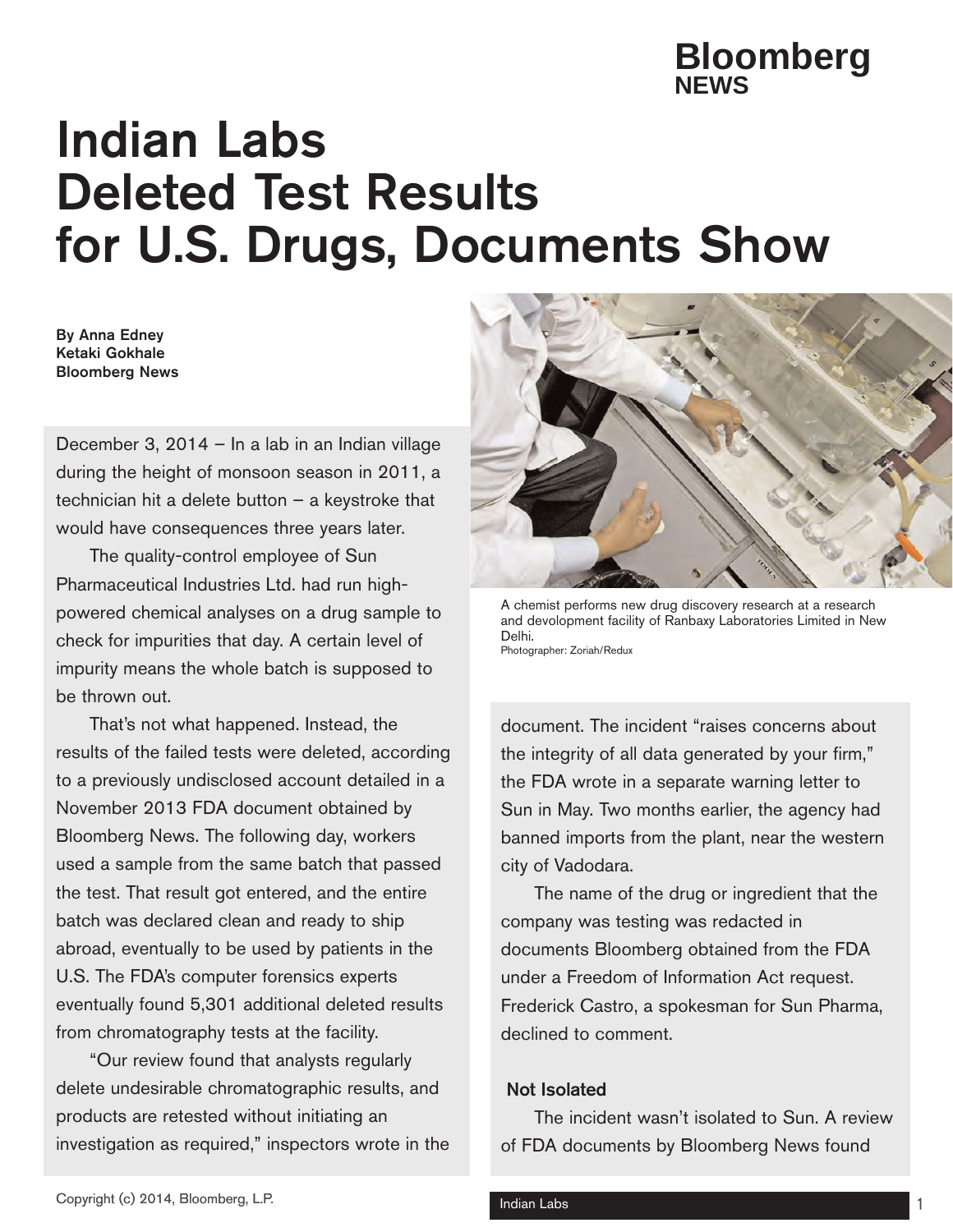that similar actions on quality tests have happened at dozens of other companies' plants across India that make drug ingredients and pills for export to the U.S. While not as visible as the dead frogs and flies inspectors have found in other Indian labs, the pattern of data integrity breaches worries doctors in the U.S. and elsewhere. They say they fear prescribing generic drugs that may not do what they're supposed to.

"If they make multiple batches, does it come out the same, with the same amount of drug in it? And when you give it to a patient, can you assume it will work consistently?" said Harry Lever, a cardiologist at the Cleveland Clinic.

### Reporting Failures

A review of inspection documents and warning letters shows that at least 12 drug companies with Indian facilities banned from sending pharmaceutical products to the U.S. since last year – many of which supplied Americans' most vital medicines – are accused of failing to report data from tests that were supposed to confirm the drugs were safe and would work.

India is the second-largest drug exporter to the U.S., and companies there mainly produce generic drugs and active ingredients for medicine. The top 10 pharmaceutical companies based in the country generate \$15 billion in annual sales, according to data compiled by Bloomberg.

The U.S. doesn't require tests of imported drugs as they cross the border. The FDA relies on factories themselves to conduct quality tests and report accurate results, only performing its own studies if it gets enough complaints about a medicine.

The agency has about a dozen staff members in India to police about 600 factories registered there with the U.S. This year, the FDA had conducted 97 inspections of drug manufacturers as of the end of October, said Tara Goodin, an agency spokeswoman.

### Antibiotic Recall

Sun Pharma has 25 manufacturing facilities worldwide, including 11 in India and seven in the U.S. The plant near Vadodara was approved to make generic cephalosporin, a class of a popular antibiotic. Three years after the incident highlighted by the FDA, Sun's Caraco Pharmaceutical Laboratories Ltd. in Detroit recalled 450,000 bottles of cephalexin, a type of cephalosporin. The active ingredient made by Sun wasn't produced using good manufacturing practices, the FDA said in an enforcement report in August, without providing details. It's unclear whether the Detroit plant and the India plant processed the same products.

About 22 million prescriptions of cephalexin, which is made by several generic companies, are written each year in the U.S., according to data compiled by Bloomberg. Caraco representatives didn't return phone messages.

### Exacting Process

The FDA told Bloomberg it could only handle requests for four inspection documents, known as Form 483s, at a time without making the process lengthier and more complicated. With about 600 FDA-registered factories in India, that makes it difficult to get a snapshot of data integrity across the entire industry.

Warning letters are public and don't require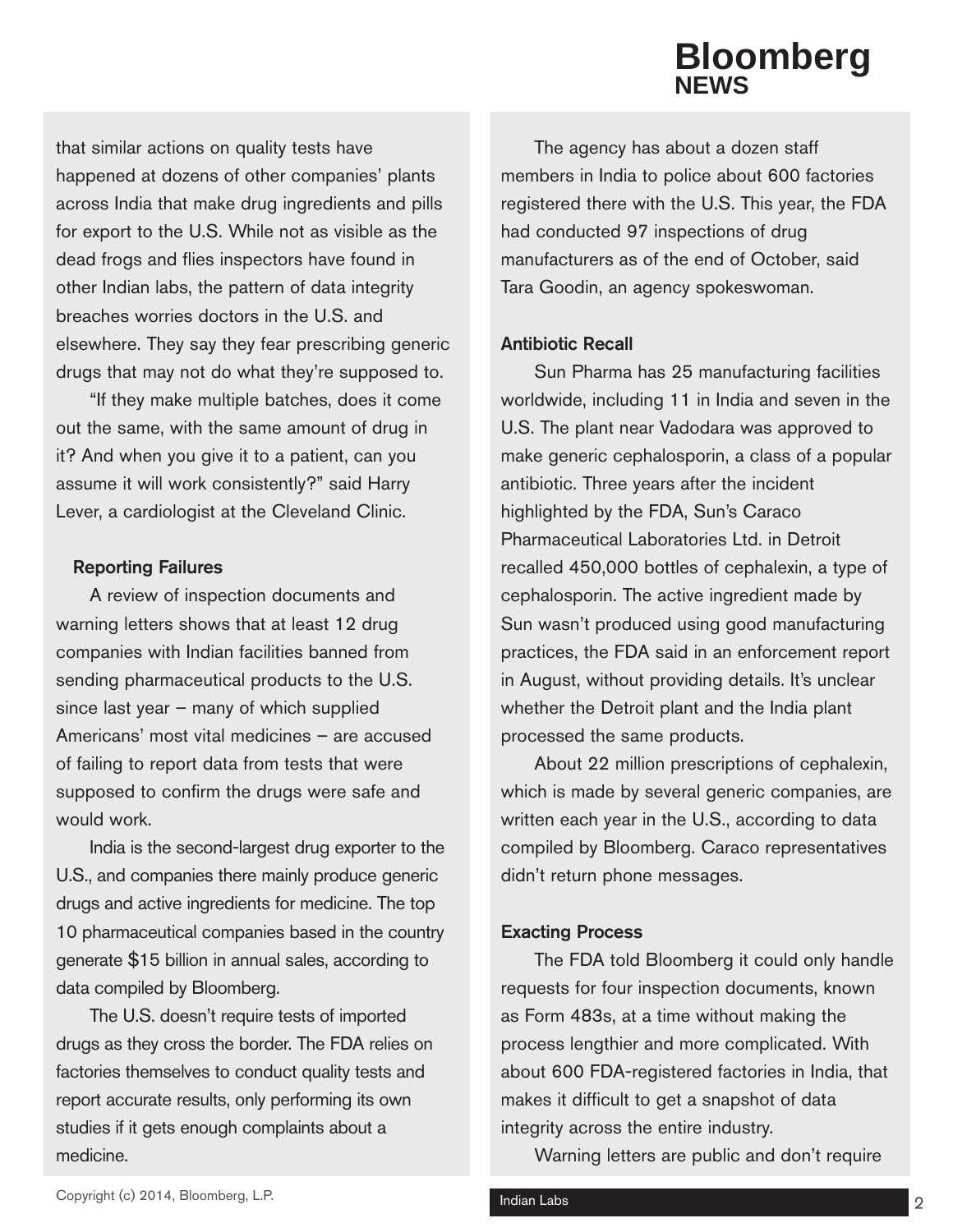a Freedom of Information Act request. However, not every red flag in an inspection results in a warning letter, meaning the full extent of violations may not be publicly available.

Sometimes there's a lag between an FDA inspection and an export prohibition. A banned Ranbaxy Laboratories Ltd. plant in Toansa was inspected Jan. 5 to 11, and the FDA stopped allowing its product into the U.S. about two weeks later.

Sun's plant was banned four months after its inspection. A senior quality control officer told FDA investigators lab employees there frequently pretested samples before recording a final result, according to the agency's warning letter to Sun. The practice is unacceptable, the FDA said. The missing results were in an obscure "default" folder in a software program called Empower, according to a Form 483.

### Staying Compliant

The maker of Empower, Waters Corp., said the chromatography data system, or CDS, software is designed to help labs comply with government regulations.

"One of the goals of compliant CDS software is that controls are in place so data cannot be deleted, either accidentally or maliciously, and that the data is always maintained," Jeff Tarmy, a spokesman for the Milford, Massachusetts-based company, said in an e-mail. He said he couldn't comment on a specific investigation or client.

The data-integrity incidents detected at Indian plants are the subject of stepped-up scrutiny from regulators. Guragon, India-based Ranbaxy pleaded guilty last year to felony charges for similar violations and paid \$500 million in fines. In a statement last

year, Ranbaxy Chief Executive Officer Arun Sawhney said the company was "disappointed by the conduct of the past" and is "pleased to continue bringing safe, effective and quality medicines to market."

A spokesman for Ranbaxy, which is being acquired by Sun, declined to comment.

### Pattern of Conduct

"There's a pattern of conduct at other companies that are similar, if not identical, to the Ranbaxy problems," said Andrew Beato, the Washington-based lawyer who helped a whistleblower expose Ranbaxy.

Reporting on product safety and effectiveness is only valuable "when it is reliable, truthful and accurate," Goodin, the FDA spokeswoman, said in an e-mail. When it's not, "those manufacturers' practices raise questions about the accuracy, reliability, and truthfulness of all the data and information they collect and report," she said.

Asked whether felony prosecutions were possible for any of the 12 companies with plants in India on the banned list, Goodin said: "Firms unable to demonstrate control over their processes and testing may not be producing safe, high-quality products and therefore may be subject to enforcement action."

Data-integrity breaches weren't just limited to plants in India that are banned from exporting to the U.S. They also happened in places that haven't been prohibited thus far, according to FDA observation reports and warning letters.

### Missing Papers

At a plant in India run by Lake Forest, Illinoisbased Hospira Inc., the FDA said in a December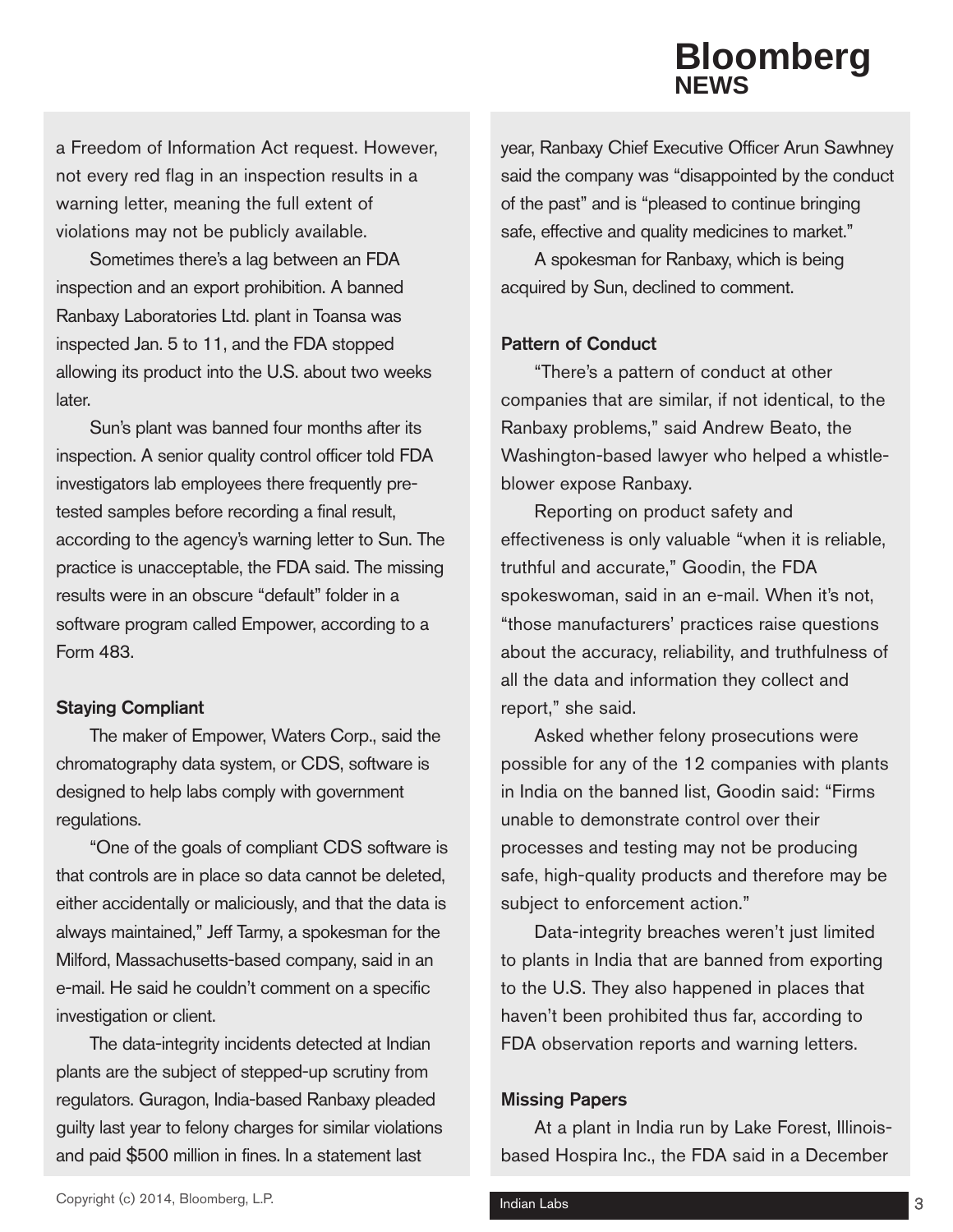2013 document that workers didn't make available records on drug production. Then investigators saw two boxes of what appeared to be paper records locked in a janitor room, they said in their report. Key in hand an hour later, investigators found one of the boxes removed, and when it was returned from the "waste area," the papers were missing, according to the Form 483. The document didn't say how investigators first spotted the boxes in the locked room.

The Hospira plant had already received a warning letter in May 2013 following an October 2012 inspection. It's not clear if any new action resulted from the December 2013 inspection. Hospira representatives didn't return phone messages.

### International Expectations

While the Indian government has had good manufacturing practices for drugmakers to follow for years, it hasn't had strict guidelines for testing laboratories, said India Drugs Controller General G.N. Singh, the pharmaceutical industry's top regulator in the country. The government introduced laboratory guidelines to manufacturers in 2012 and made it a requirement last year to comply, he said. Over time, the new rules will help Indian companies avoid the lapses cited by the FDA, he said.

"It normally takes a few years to catch on, get adopted fully, and the training the industry gives to the analysts takes some time," he said. "Now the results will start coming, as per the international expectations."

Many of the companies in India on the FDA's banned list supplied vital therapies or ingredients. For example, India- based Smruthi Organics Ltd.

supplied the active ingredient in the antibiotic Noroxin to Merck & Co., the second-largest drugmaker in the U.S., according to the U.S. National Library of Medicine.

A Smruthi plant was banned from sending its product to the U.S. in June 2013. The company was formally warned by the FDA in March on its facility, where the agency said workers blended failed batches of active ingredients with passing ones and destroyed any related documentation. FDA staff also observed pooled urine in bathrooms that lacked drainage and no soap for hand washing in two bathrooms.

### FDA Testing

Merck confirmed it "no longer sources" ingredients from Smruthi, and the company discontinued Noroxin in April. Mylan Inc., the largest generic drugmaker in the U.S., also suspended a relationship with Smruthi, which supplied ingredients for 12 Mylan products – all of which Mylan recalled. The plant remains closed. Neither Merck nor Mylan were found to be in violation of FDA rules.

Eaga Purushotham, managing director of Smruthi Organics, didn't respond to e-mails and calls seeking comment. Smruthi "is making every attempt to resolve regulatory issues," which contributed to a loss in the quarter that ended in September, the company said in a filing last month.

FDA Commissioner Margaret Hamburg traveled to India in February and vowed to step up efforts to help companies there overcome hurdles on compliance. She also pledged to increase the FDA's personnel in India to 19, though staffing remained at 12 as of the end of October.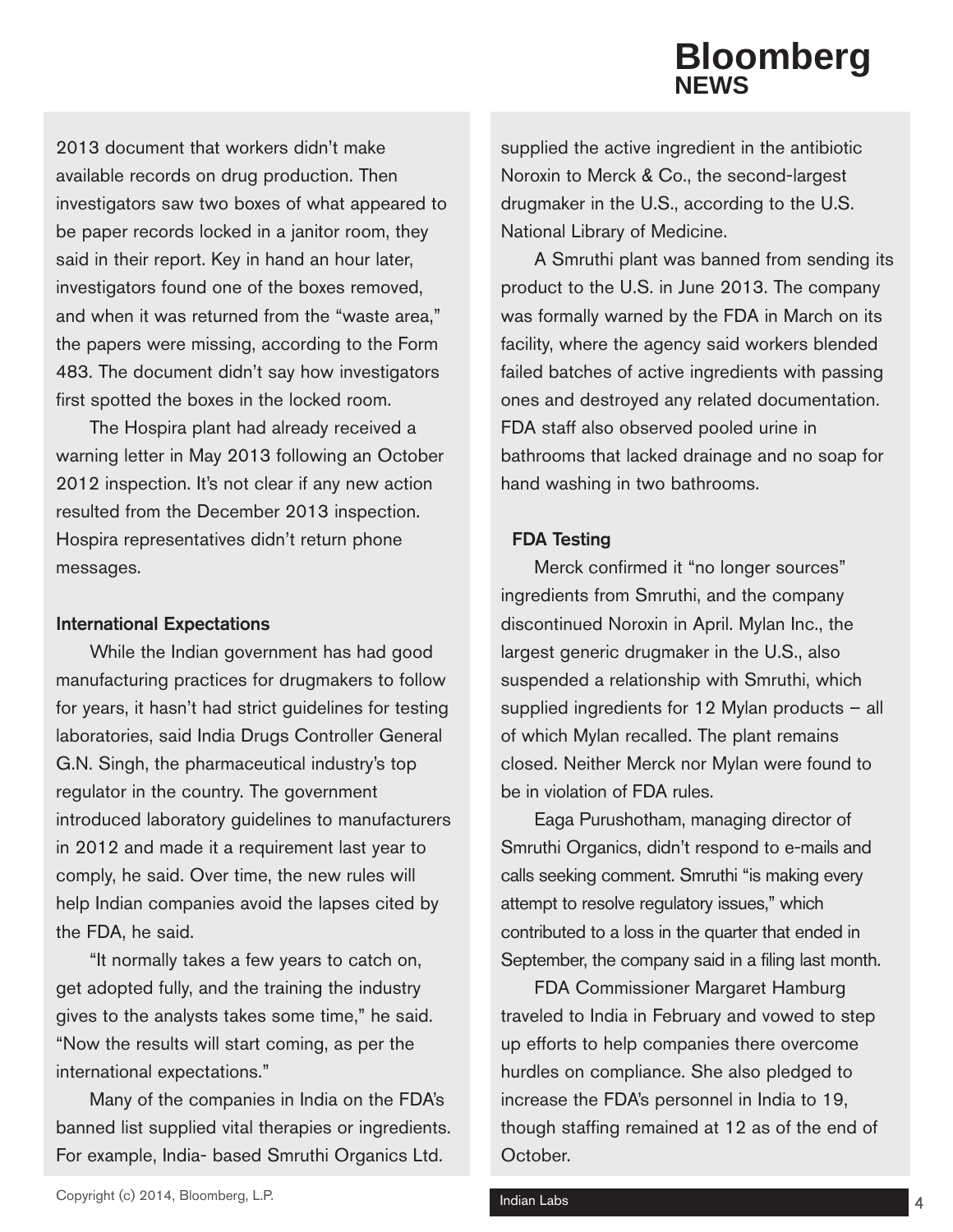### 'Similar Culture'

Meetings with the FDA have helped Indian regulators make progress on meeting international standards, said Singh, the drugs controller.

India's national drug regulator, the Central Drugs Standard Control Organisation, has 400 staff, aided by about 1,500 additional personnel in the offices of individual state regulators. Singh said he aims to raise the total number to 10,000 to 12,000 in the next three to five years.

"We want to have a similar culture as what the other regulators are expecting," he said.

### FDA-BANNED FACTORIES AND THEIR OWNERS' RESPONSES

Besides Sun, Ranbaxy and Smruthi, these nine companies own factories whose exports were prohibited by the FDA. They are listed with their comments or with Bloomberg's attempts to reach them via phone and e-mail.

Amsal Chem Pvt. Ltd. - The company has sent a response to the FDA and is awaiting its feedback, Director Subhash Majithia said in an e-mail. The company has "a continuous process of upgrading in all areas," Majithia said.

Apotex Inc. – "We are actively working with the agency and independent consultants to implement measures that will enhance our quality assurance protocol," Apotex said in a statement. "We stand fully behind the safety and efficacy of our products and are staunchly dedicated to further enhancing our global quality systems."

Canton Laboratories Pvt. Ltd. – No response. Amanta Healthcare Ltd. – No response. Micro Labs Ltd. – No response. RPG Life Sciences Ltd. – No response. Sentiss Pharma Pvt. Ltd. – "We received the import alert from FDA and since then have been working diligently to comply with all requirements of FDA," the company said in a statement.

Accordingly, necessary responses have been sent to FDA for their consideration and approval. We have also hired the services of a reputed GMP consultant from USA who have been assisting us in our efforts. We strongly believe in complying with all requirements of regulatory agencies of the countries that we work in."

J.B. Chemicals & Pharmaceuticals Ltd. – The company closed down its Unique Chemicals facility in Rabale, India, in 2010, said Secretary Mayur Mehta. The company hasn't received communication from the FDA about an import alert for the facility, Mehta said. The FDA said its inspection in 2013 was to verify that the facility was no longer operating, and the agency put the plant on import alert to make sure its previously manufactured products weren't exported to the U.S. Wockhardt Ltd. – No response.

–Editors: Crayton Harrison, Anjali Cordeiro, Andrew Pollack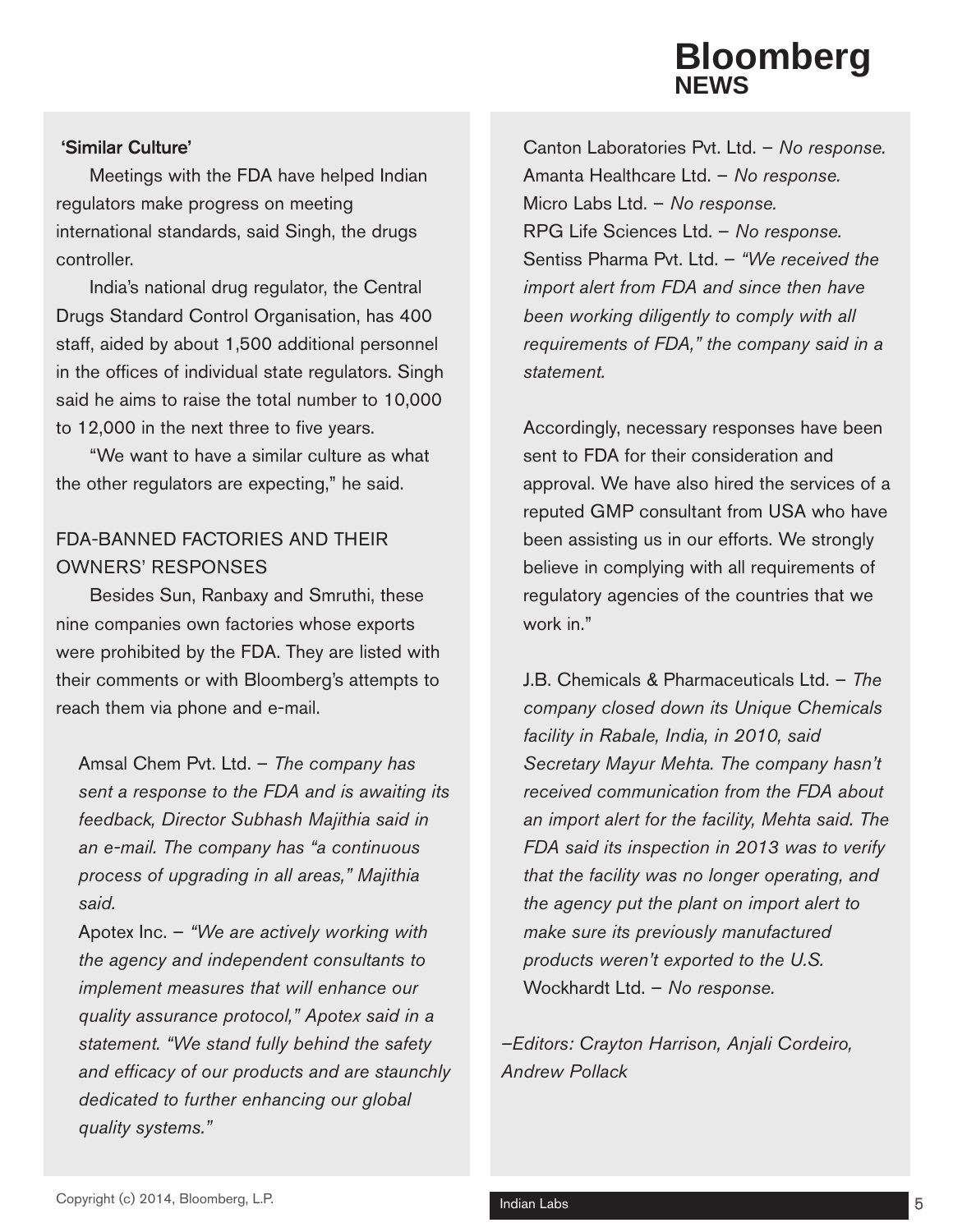# Flies Found in India Factory Threaten U.S. Pipeline of Generics

By Ketaki Gokhale Adi Narayan Bloomberg News

March 8, 2014 – America's \$93 billion pipeline of generic pharmaceuticals often starts in places like Toansa, a village in northern India where a drugmaking facility rises up beside mustard fields and manure-flecked ox-cart tracks.

Toansa's factory complex – owned by Ranbaxy Laboratories Ltd., one of India's largest drugmakers – has for years produced ingredients for dozens of pharmaceuticals sold to Americans, including AstraZeneca Plc's top-selling heartburn medication Nexium, as well as its own generic copies of drugs including Pfizer Inc.'s Lipitor.

Ranbaxy and its Toansa factory are in the crosshairs of the U.S. Food and Drug Administration, which has recently taken a tougher stance on the quality of generic drugs originating in India amid complaints by doctors and others. The agency said last month that it has begun a \$20 million program to test generic drugs.

In January, FDA inspectors paid a surprise visit to the facility in Toansa, in a rural area north of New Delhi, and found broken equipment, windows stuck open and flies "too numerous to count," according to the FDA's report of its inspection. Workers ran quality tests over and over until they got the results they wanted, the FDA noted.



A man walks though a field of mustard flowers near the Ranbaxy Laboratories Ltd. facility in Toansa, on the outskirts of Chandigarh, Punjab, India. Photographer: Dhiraj Singh/Bloomberg

Shortly after, the FDA banned the import of drug components made at the Toansa plant.

Ranbaxy voluntarily suspended all shipments of active pharmaceutical ingredients, or APIs, from Toansa and a second Indian plant, Dewas, after the FDA ban, Ranbaxy's parent company, Tokyo-based Daiichi Sankyo Co., said in a Feb. 25 statement. Ranbaxy is continuing to make drugs for non-U.S. markets using API inventory from Toansa and Dewas and from external sources, Yasuki Minobe, a Daiichi spokesman, said by telephone March 4.

### Beyond T-Shirts

A recent visit to Toansa found a town deeply dependent on the fortunes of Ranbaxy. While consumers in rich nations have learned about the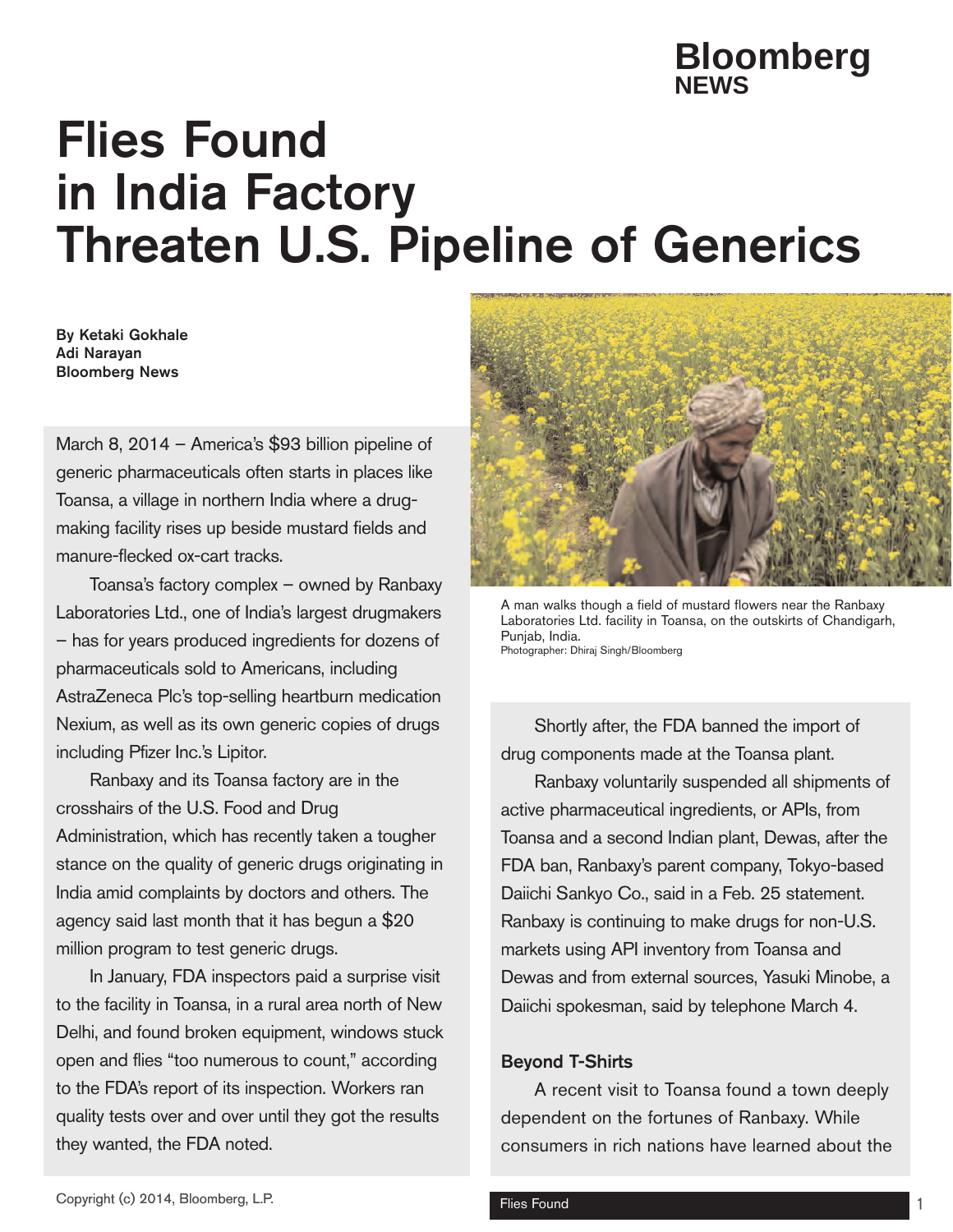

A Ranbaxy Laboratories Ltd. facility stands in Toansa, Punjab, India. Photographer: Dhiraj Singh/Bloomberg

workers who make their T-shirts and tennis shoes, less light has been shed on those who make medications that save and extend lives. The happenings in Toansa help illuminate working conditions in India's pharmaceuticals industry, which has grown as wealthy governments seek to reduce the costs of medical treatments.

In August, a machine explosion at the Toansa facility left worker Rajan Sikka with shattered bones in his face, memory loss and partial paralysis. In early October, a contract worker there died from inhaling poisonous gas, according to a police account cited in his postmortem report. The worker had been handling chemicals after being asked to fill in for a technician who went on a break, according to a coworker and family members citing accounts from the worker's colleagues.

### Grim Sweep

Ranbaxy said there had been no gas in the area of the deceased worker, a 28-year-old who it said apparently died of cardiac arrest. It said Sikka, the injured worker, is recovering at home. Ranbaxy strives to "continuously strengthen and improve our systems, processes and

occupational health and safety procedures," a spokesman said in a Feb. 24 e-mail.

The FDA's Toansa ban completed a grim sweep: Ranbaxy, based in Gurgaon in northern India, once had four Indian facilities registered with the FDA to send drugs and drug components to America. Toansa was the last of the four to have its products suspended from U.S. sale for failing to meet the FDA's so-called current Good Manufacturing Practices.

Those last two suspensions came after Ranbaxy agreed last year to pay a \$500 million settlement in the U.S., in which it admitted it sold batches of drugs that were improperly manufactured, stored and tested. It also pleaded guilty to four felony counts of knowingly making false statements to the FDA.

### Strong Records

Several makers of generic drugs in India and elsewhere have maintained strong track records. "Unfortunately, the many Indian companies that understand good manufacturing and quality processes have been overshadowed by recent lapses in quality at a handful of pharmaceutical firms," FDA Commissioner Margaret Hamburg said in a blog post while on a trip to India last month, during which she said the FDA would step up inspections of plants in India.

Pharmaceutical production in India has boomed in recent years. Indian companies sold about \$5 billion worth of generics to the U.S. in the year that ended March 2013, according to an estimate from Hitesh Mahida, an analyst at KR Choksey Shares & Securities Pvt. in Mumbai.

While Indian producers accounted for 6 percent of the dollar value of all generic drugs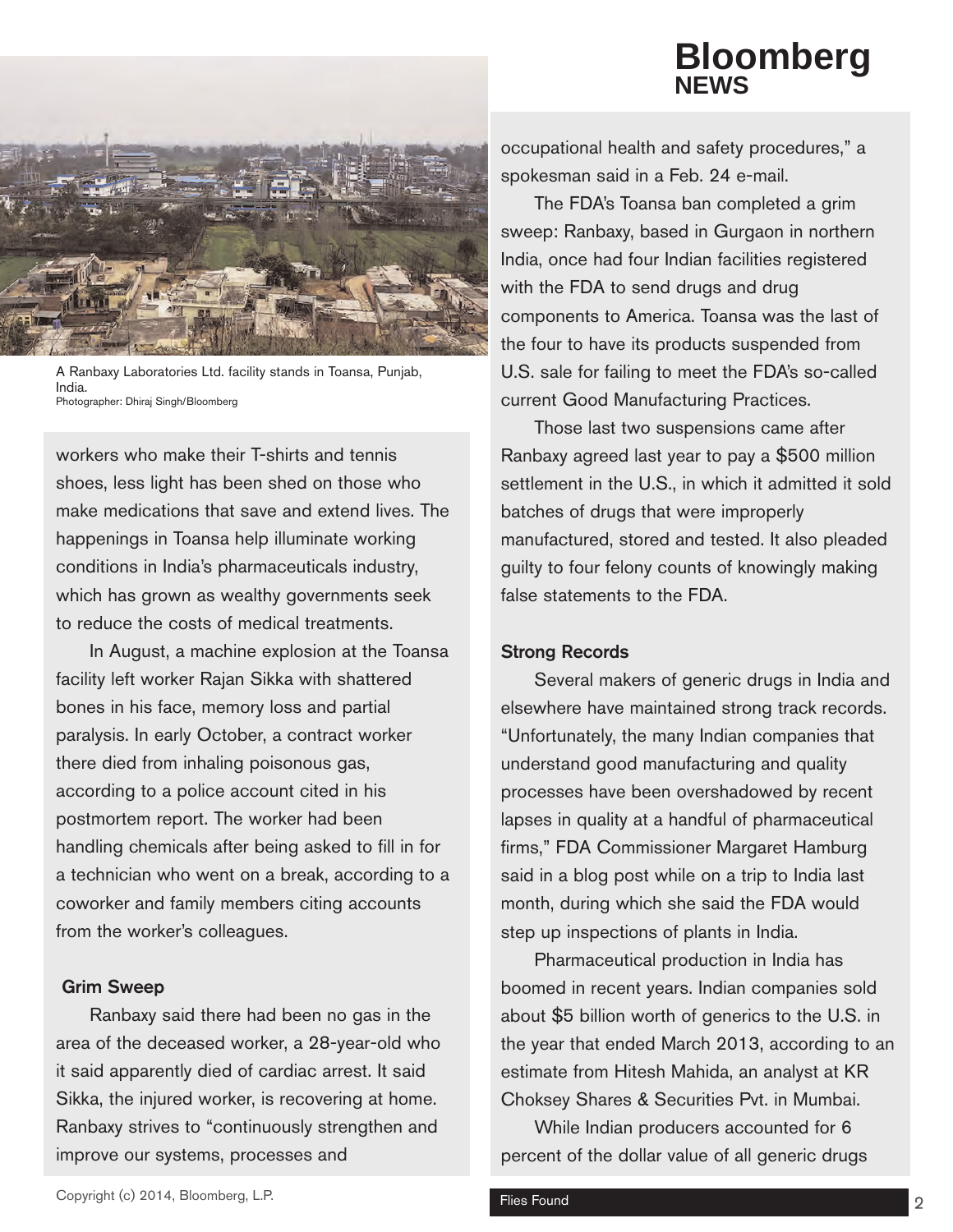sold in the U.S., they accounted for one-quarter of generics sold by volume, according to Standard Chartered, which analyzed data from IMS Health.

In 2012, branded drugs represented a \$232.9 billion market in the U.S., with branded and unbranded generics accounting for another \$92.6 billion, according to Standard Chartered.

### Job Creator

India's pharmaceuticals boom has created more than 4 million jobs, according to the Organisation of Pharmaceutical Producers of India, which includes positions in thousands of factories producing for domestic and international markets. The country has more than 500 factories registered with the FDA.

Drug manufacturing in India costs about half as much as in Western industrialized countries, according to PricewaterhouseCoopers. India's wage costs are one-fifth of the level in the U.S. and 30 percent of those in Europe, PwC said.

Much of India's pharmaceuticals industry is located in rural and small regional centers, according to the International Labour Organization, where there are parcels of land large enough for the factories. State governments have sought to benefit by wooing industries that promise to alleviate high unemployment.

#### 'Moxie Plant'

Ranbaxy started production in Toansa, a scattering of farmhouses on a fertile plain near Pakistan, in 1987.

It has opened facilities elsewhere in Punjab and in Madhya Pradesh and Himachal Pradesh



A farmer throws a basket full of dung onto a pile as the Ranbaxy Laboratories Ltd. facility stands the background in Toansa, Punjab, India. Photographer: Dhiraj Singh/Bloomberg

states. Ranbaxy purchased Ohm Laboratories Inc. in New Jersey, which formulates medications and distributes them in the U.S., and by 2006 it had bought generics businesses belonging to Bayer AG in Germany, Aventis SA in France, GlaxoSmithKline Plc in Italy and Spain and generic drugmakers in Romania and South Africa. Daiichi Sankyo bought its majority stake in Ranbaxy from its Indian owners in 2008.

In a Toansa farmhouse, a woman who said her husband worked on-site for 16 years points across the mustard fields to a complex that by local count includes 14 production buildings: There's the "Moxie plant," she said, which makes the antibiotic amoxicillin, and the "Doxie plant," which makes the antibiotic doxycycline.

At full capacity, the facility employed approximately 2,000 workers, said Sandeep Kumar, who said he supplies laborers to Ranbaxy through the agency he owns, Ramlal & Sons. Many factory employees come from the surrounding countryside, where men generally finish school before age 16.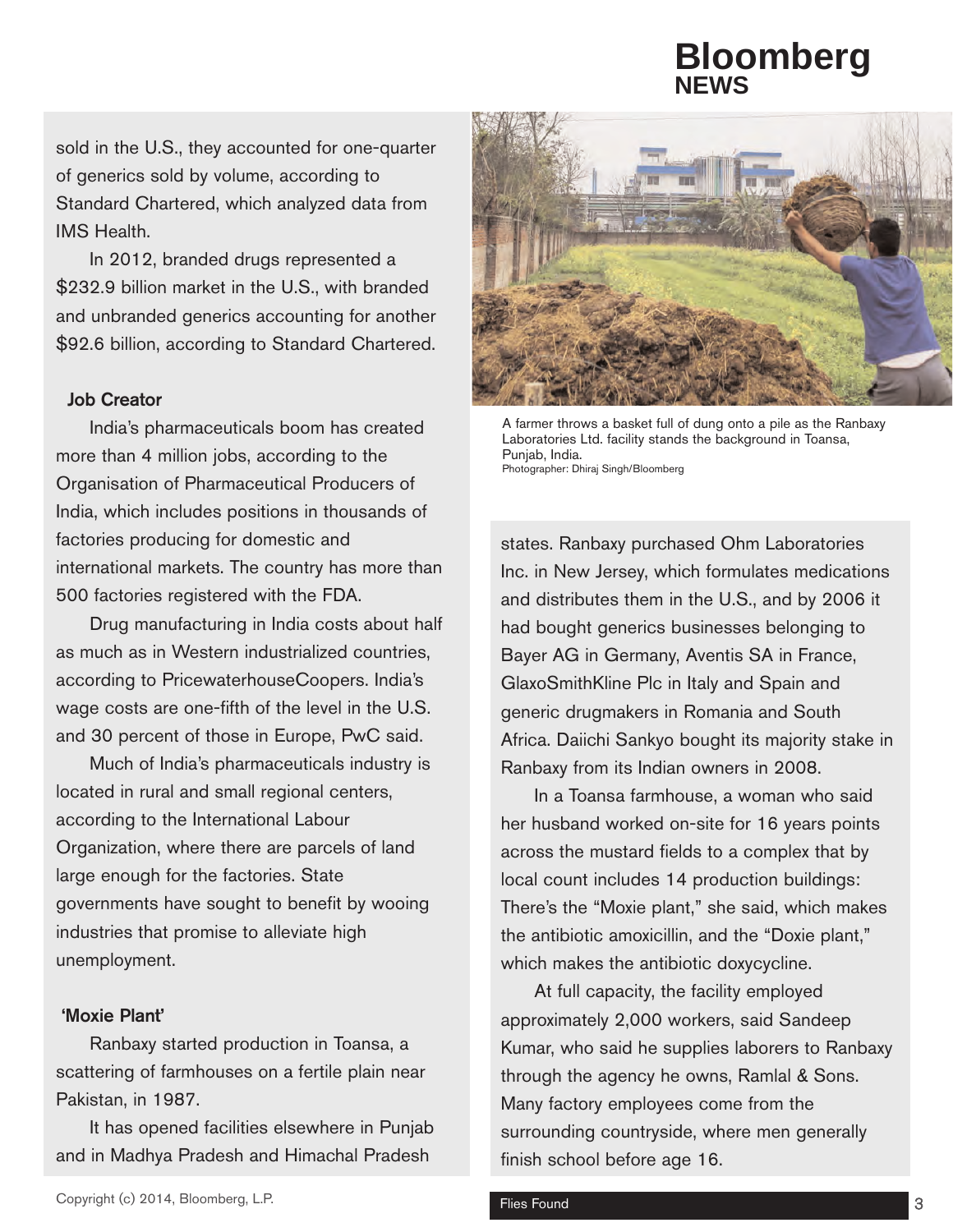### Temp Workers

The plant's many skilled employees often commute from neighboring towns. The plant also hires temporary workers for basic labor through a handful of local contracting firms. Laborers who handle chemicals at the Ranbaxy factory are required to train for a month and a half, said Amrik Mahi, whose agency, Mahi Enterprises, recruits workers for Ranbaxy and other companies.

However, two former contract workers said they received three to four days of training before starting work. Their duties included handling solvents and packing finished products, said the two workers, who, like several laborers and villagers who spoke about the plant, declined to be identified because they didn't want to hurt their employment prospects.

Ranbaxy declined to confirm details of the plant's size or employment numbers and didn't respond to requests for comment about contractworker qualifications.

### Surprise Visitor

Toansa's fortunes shifted on Jan. 5 when a Toyota Innova minivan arrived bearing an FDA inspector, five villagers recounted.

The factory's planning department had counted on an audit in February, a plant technician said. At the time of the snap visit, construction was underway in the quality-control lab, another worker said. Managers were preparing to fix a broken piece of equipment in a different lab by February, he said.

In its week-long inspection, the FDA found the quality control and microbiology labs were in "significant disrepair," according to the inspection

report filed by the FDA that detailed eight possible violations of the Food Drug and Cosmetic Act. On Jan. 23, the FDA blocked exports to the U.S. from the Toansa factory of all ingredients.

"We are taking swift action to prevent substandard quality products from reaching U.S. consumers," Carol Bennett, acting director of the Office of Compliance in the FDA's Center for Drug Evaluation and Research, said in a statement.

### Ranbaxy Disappointment

The statement advised patients to continue taking Ranbaxy drugs that are already in the U.S. market. Ranbaxy's Ohm facility in New Jersey can still supply finished drugs to the U.S.

In a statement Jan. 24, Ranbaxy said it had suspended U.S.- bound shipments of API from Toansa once it received the FDA's inspection results. It expressed disappointment at the ban, apologizing to stakeholders "for the inconvenience caused by the suspension of shipment."

Ranbaxy's move a month later to temporarily halt API shipments from Toansa to all other markets will let the company evaluate and inspect its manufacturing and quality control, Daiichi said in a Feb. 25 public statement.

Among those affected by the Toansa suspension was AstraZeneca, which has sourced esomeprazole magnesium, used in Nexium sold in the U.S., from facilities in France and in Toansa, said spokeswoman Vanessa Rhodes. AstraZeneca is now getting the ingredient from its French source, she said, adding that it has found no problems with the quality of its products already on the market.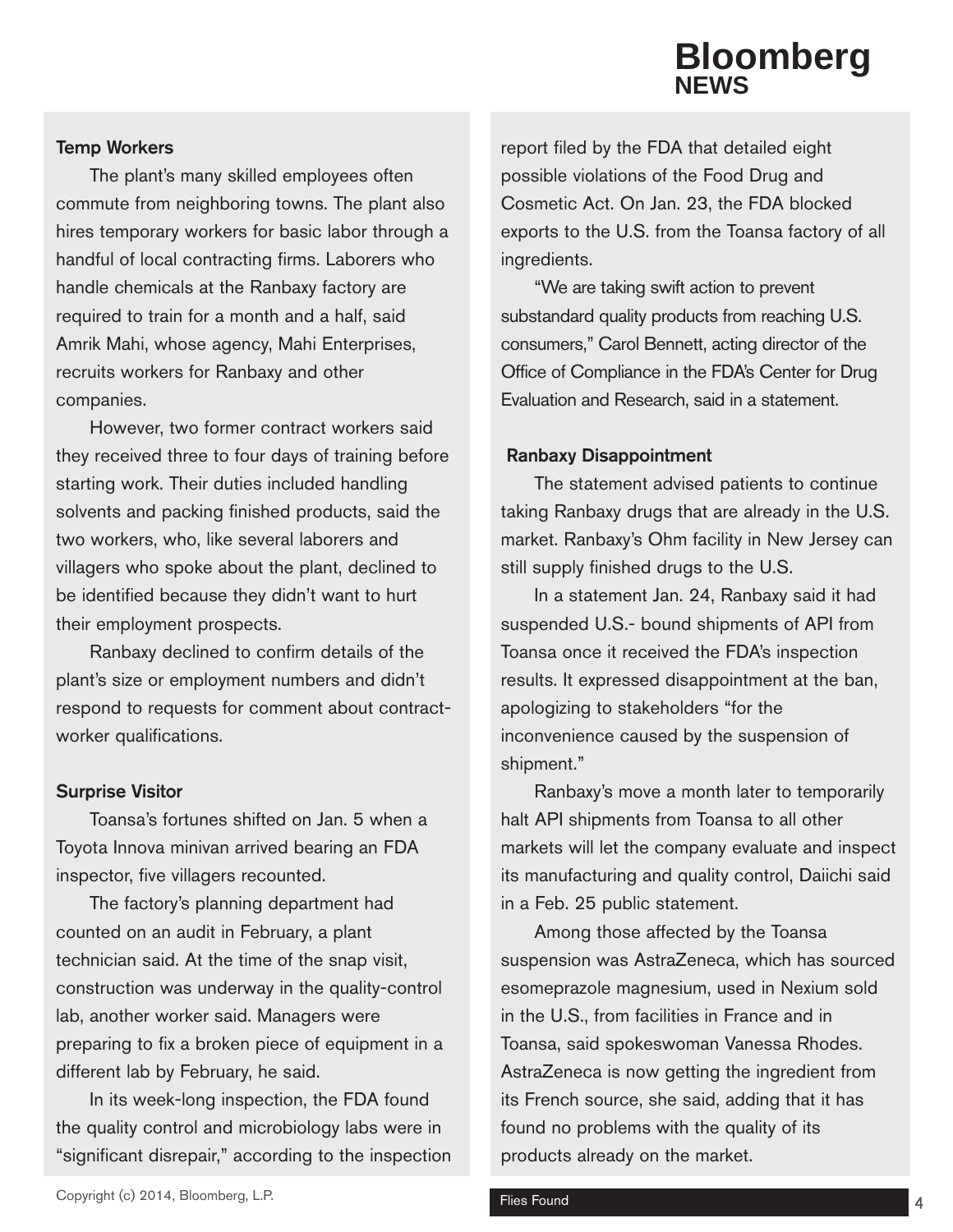### Worker Safety

The FDA's efforts don't extend to assessing worker safety. That issue is often overlooked in India's pharmaceutical factories, according to the People's Training and Research Centre, an Indian nonprofit that works on occupational safety issues. India's government doesn't release consistent annual accident data, said the center's director, Jagdish Patel.

Labor inspectors appointed in each state have the authority to inspect factories and penalize them for noncompliance. But there is a "chronic shortage" of inspectors in most states, Patel said.

The blast that injured Sikka, a 43-year-old father of two who had worked at the Ranbaxy factory for more than 20 years, came near the end of his shift on Aug. 23, according to a colleague at the factory.

### Medical Bills

A door blew off of a vacuum device used to dry chemicals, sending a piece of steel that pinned Sikka against the wall, according to the colleague. It wasn't clear if the incident was investigated. Workers weren't informed of the circumstances leading up to the incident, the colleague said.

Sikka's injuries left him largely confined to his bed and with swallowing difficulties that require him to take some nutrition through a tube into his stomach.

Ranbaxy covered medical bills for Sikka's hospitalization and is funding his medications, a full-time caregiver and his salary, according to his doctor and receipts reviewed by Bloomberg News. Ranbaxy "provides best possible medical



A man walks a bycycle past cows near Ranbaxy Laboratories Ltd. pharmaceutical plant, background left, in Toansa, Punjab, India. Photographer: Dhiraj Singh/Bloomberg

treatment," compensation and support to the family in case of unfortunate circumstances, the Ranbaxy spokesman said.

On a recent Friday afternoon at Sikka's home, his two teenage boys sat next to him on the bed doing their homework as a television set played a Hindi sitcom. Sikka slept, not responding to calls of his name.

A preliminary inquiry into Sikka's injury by Punjab's labor department found that the workers and supervisory staff at the plant had been insufficiently trained for their jobs, said assistant director of factories Narinder Singh, the official responsible for ensuring compliance in the Toansa area.

#### No Fines

The regulator asked Ranbaxy to ensure that its workers and equipment maintenance staff are better trained, Singh said in an interview. It hasn't levied a fine on Ranbaxy, he said.

Ranbaxy declined to respond to requests for comment about training. Punjab state labor commissioner Harbhupinder Singh wasn't available